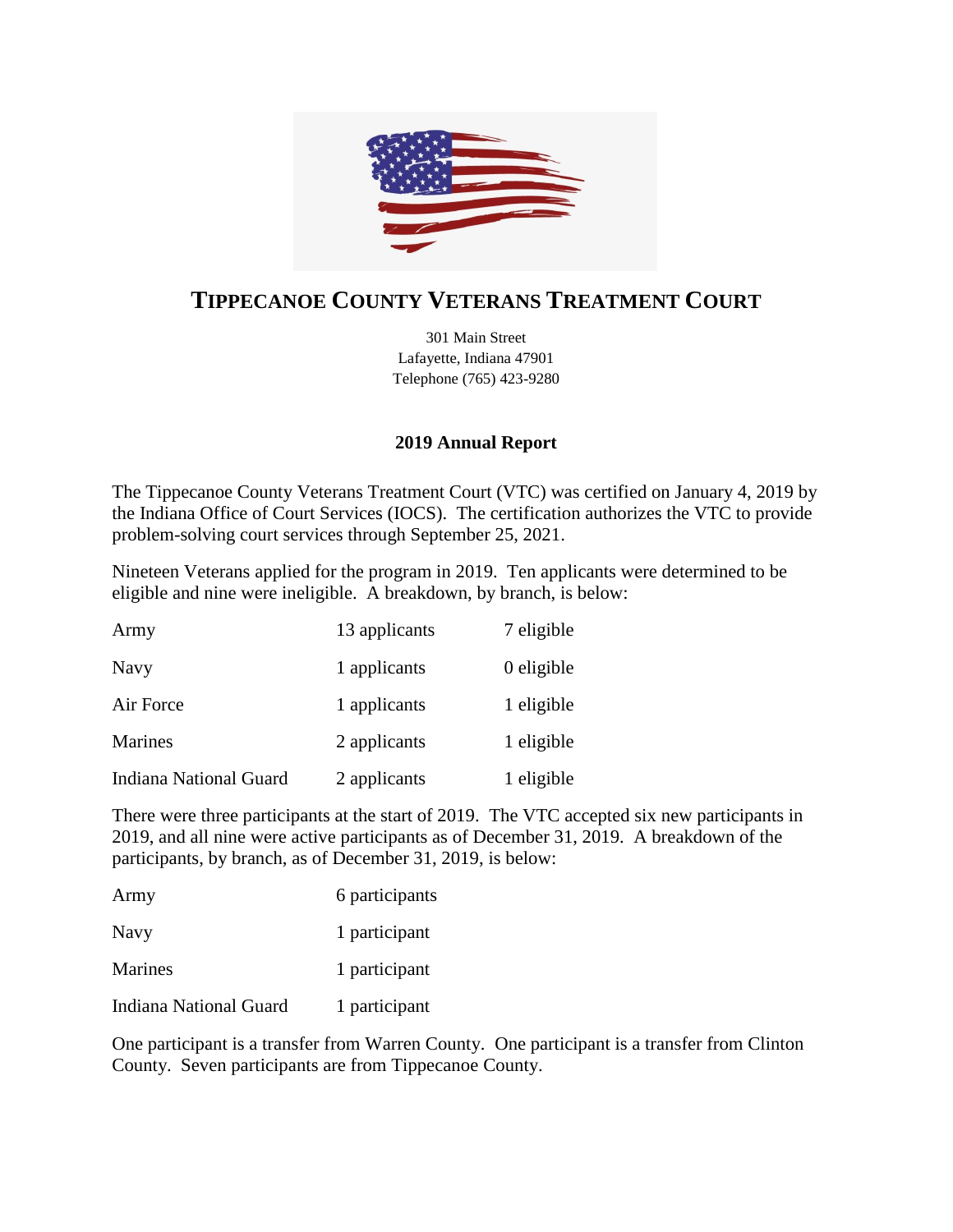## **Team Members and Training**

In 2019, our VTC Team included the following Team Members:

Sean Persin, Supervising Judge Daniel Moore, Magistrate/Initial Contact at Tippecanoe County Jail

Norman Henry, Program Coordinator/Case Manager Christopher Brophy, Probation Officer/Case Manager Jennifer Prange/Administrator Patrick Harrington/Matthew Lowry, Prosecuting Attorneys Thomas O'Connor/Wayne Fountain, Defense Attorneys Kristine Ping, Mental Health Specialist Sandra Whiteley, Veteran's Justice Outreach Coordinator Timothy Hilton, Veteran Mentor Coordinator Bryan Maynard, Assistance Specialist Travis Butts, Tippecanoe County Sheriff's Office

All Team members are volunteers. Timothy Hilton, the Veteran Mentor Coordinator, has recruited and trained several new mentors, who appear in court and have regular contact with participants.

The Tippecanoe County VTC Team presented a live "mock staffing session" at the 2019 Battlemind to Home Summit, hosted by Purdue University. Case Manager Chris Brophy attended the following trainings last year:

Justice Services Conference POPAI Conference Battlemind to Home Summit Case Management Training through the Probation Case Manager Norm Henry attended the following trainings last year: Justice Services Conference Battlemind to Home Summit ASAM Criteria Training Leadership Training through Paradigm Health

### **Income and Expenditures**

The VTC received new Veterans Treatment Court Grant funds in the amount of \$5,500.00 in 2019, along with authorization to use unspent grant funds from prior years. All participants are receiving treatment at no expense through the VA. Expenditures for 2019 included:

| Drug Testing | \$1,341.00 |
|--------------|------------|
| Incentives   | \$647.77   |